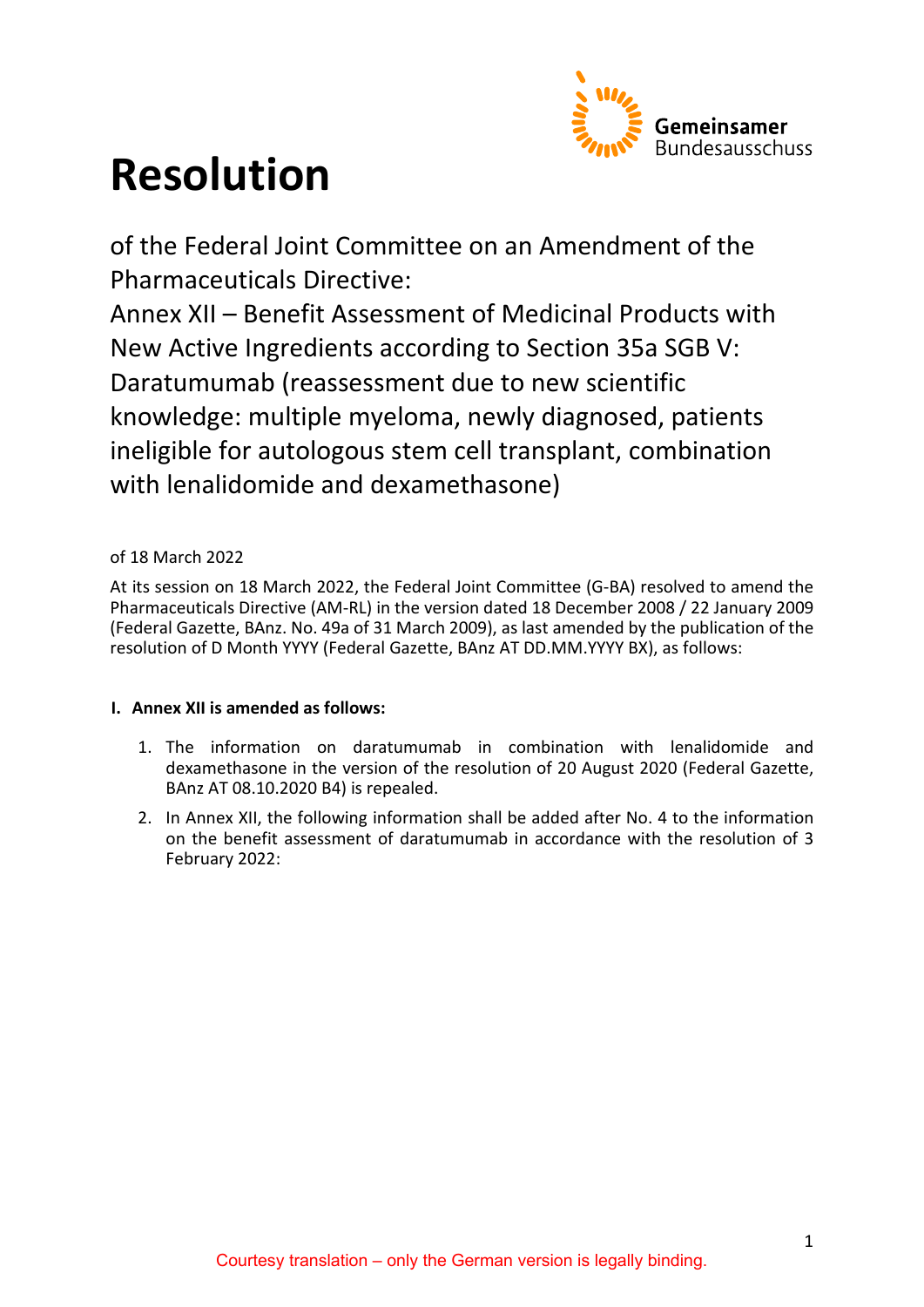## **Daratumumab**

Resolution of: 18 March 2022 Entry into force on: 18 March 2022 Federal Gazette, BAnz AT DD. MM YYYY Bx

## **New therapeutic indication (according to the marketing authorisation of 19 November 2019):**

"Daratumumab is indicated in combination with lenalidomide and dexamethasone or with bortezomib, melphalan and prednisolone for the treatment of adult patients with newly diagnosed multiple myeloma who are ineligible for autologous stem cell transplant."

## **Therapeutic indication of the resolution (resolution of 18 March 2022):**

Daratumumab is indicated in combination with lenalidomide and dexamethasone for the treatment of adult patients with newly diagnosed multiple myeloma who are ineligible for autologous stem cell transplant.

## **1. Additional benefit of the medicinal product in relation to the appropriate comparator therapy**

Adults with newly diagnosed multiple myeloma who are ineligible for autologous stem cell transplant

#### **Appropriate comparator therapy:**

- Daratumumab in combination with bortezomib, melphalan and prednisolone

or

- bortezomib in combination with melphalan and prednisone

or

- bortezomib in combination with lenalidomide and dexamethasone

or

- thalidomide in combination with melphalan and prednisone

or

- lenalidomide in combination with dexamethasone

or

- bortezomib in combination with cyclophosphamide and dexamethasone [only for patients with peripheral polyneuropathy or an increased risk of developing peripheral polyneuropathy; see Annex VI to Section K of the Pharmaceuticals Directive]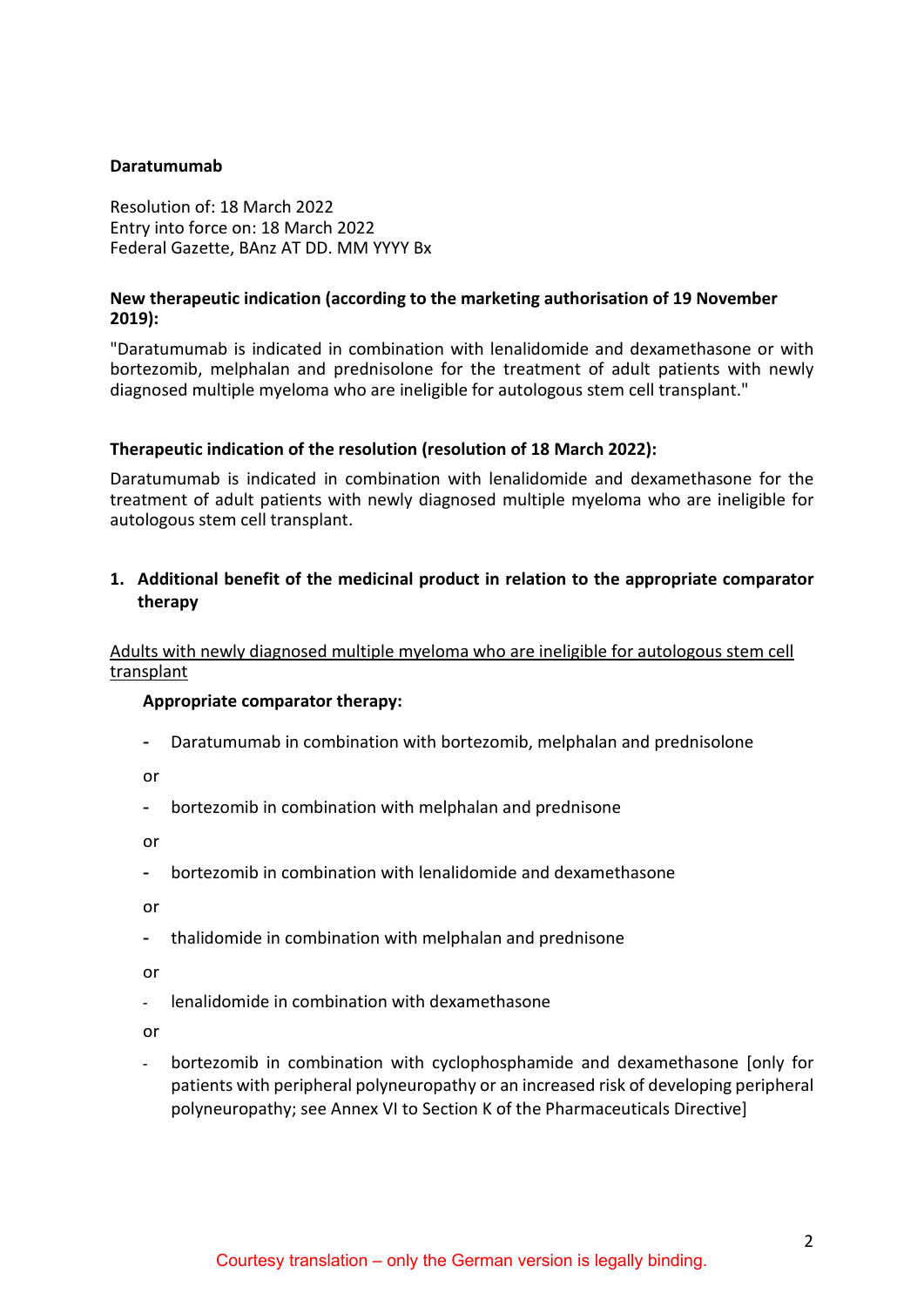## **Extent and probability of the additional benefit of Daratumumab in combination with Lenalidomide and Dexamethasone compared to Lenalidomide and Dexamethasone:**

Hint of a considerable additional benefit

## **Study results according to endpoints:**

Adults with newly diagnosed multiple myeloma who are ineligible for autologous stem cell transplant

| <b>Endpoint category</b>                                                                                                                                                                                                                                                                                                                                                                                                                                                                                                                                                                                                                           | Direction of<br>effect/<br>risk of bias | <b>Summary</b>                                                                                                                             |  |  |  |
|----------------------------------------------------------------------------------------------------------------------------------------------------------------------------------------------------------------------------------------------------------------------------------------------------------------------------------------------------------------------------------------------------------------------------------------------------------------------------------------------------------------------------------------------------------------------------------------------------------------------------------------------------|-----------------------------------------|--------------------------------------------------------------------------------------------------------------------------------------------|--|--|--|
| Mortality                                                                                                                                                                                                                                                                                                                                                                                                                                                                                                                                                                                                                                          | 个                                       | Advantage in overall survival.                                                                                                             |  |  |  |
| Morbidity                                                                                                                                                                                                                                                                                                                                                                                                                                                                                                                                                                                                                                          | 个                                       | Advantages in the endpoints of pain and dyspnoea                                                                                           |  |  |  |
| Health-related quality<br>of life                                                                                                                                                                                                                                                                                                                                                                                                                                                                                                                                                                                                                  | 个                                       | Advantages in the endpoints of physical functioning and<br>social functioning                                                              |  |  |  |
| Side effects                                                                                                                                                                                                                                                                                                                                                                                                                                                                                                                                                                                                                                       | ↓                                       | Disadvantage in the endpoint of severe AE (CTCAE grade<br>$\geq$ 3), advantages and disadvantages in detail in particular<br>specific AEs. |  |  |  |
| Explanations:<br>$\uparrow$ : statistically significant and relevant positive effect with low/unclear reliability of data<br>$\downarrow$ : statistically significant and relevant negative effect with low/unclear reliability of data<br>$\uparrow \uparrow$ : statistically significant and relevant positive effect with high reliability of data<br>$\downarrow \downarrow$ : statistically significant and relevant negative effect with high reliability of data<br>$\leftrightarrow$ : no statistically significant or relevant difference<br>$\varnothing$ : There are no usable data for the benefit assessment.<br>n.a.: not assessable |                                         |                                                                                                                                            |  |  |  |

## **Summary of results for relevant clinical endpoints**

MAIA study: Daratumumab + lenalidomide + dexamethasone **vs** lenalidomide + dexamethasone **[1](#page-2-0), [2](#page-2-1)**

Total population

Study design: randomised, open-label, two-armed

 <sup>1</sup> Data from the dossier assessment of the IQWiG (A21-126) and from the addendum (A22-27), unless otherwise indicated.

<span id="page-2-1"></span><span id="page-2-0"></span><sup>2</sup> Data cut-off from 19.02.2021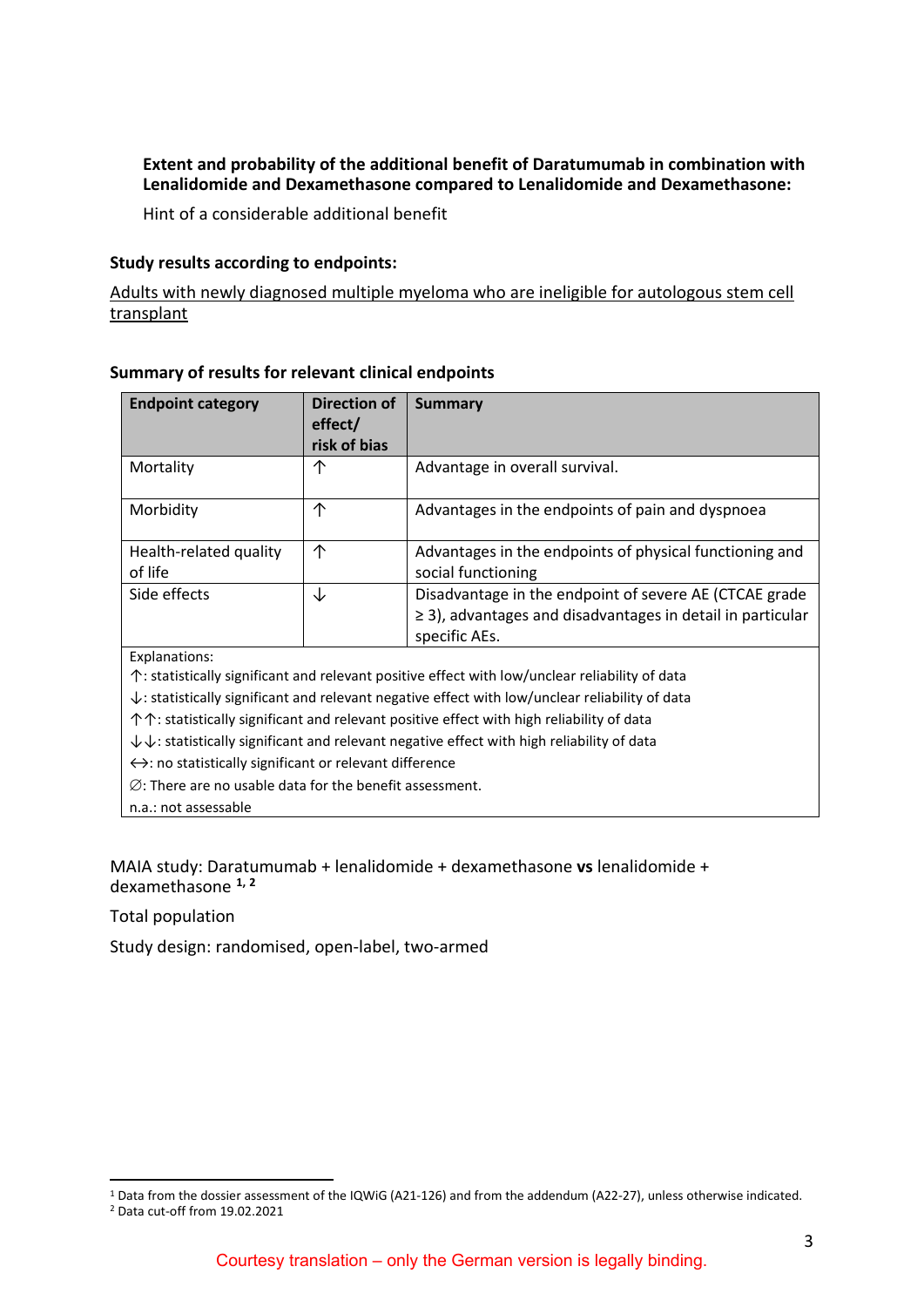# **Mortality**

| <b>Endpoint</b>         |                                                                                                 | Daratumumab +<br>lenalidomide +<br>dexamethasone |              | Lenalidomide +<br>dexamethasone                                                | Intervention vs<br>control                                              |
|-------------------------|-------------------------------------------------------------------------------------------------|--------------------------------------------------|--------------|--------------------------------------------------------------------------------|-------------------------------------------------------------------------|
|                         | $\mathsf{N}$<br>Median time to<br>event in months<br>$[95%$ CI]<br>Patients with event n<br>(%) |                                                  | $\mathsf{N}$ | Median time to<br>event in months<br>$[95%$ CI]<br>Patients with event<br>n(%) | HR<br>$[95%$ CI]<br>p value<br>Absolute<br>difference (AD) <sup>a</sup> |
| <b>Overall survival</b> |                                                                                                 |                                                  |              |                                                                                |                                                                         |
|                         | 368                                                                                             | n.a.<br>117 (31.8)                               | 369          | n.a.<br>[55.69; n.c.]<br>156 (42.3)                                            | 0.68<br>[0.53; 0.86]<br>0.001                                           |

# **Morbidity**

| <b>Endpoint</b>                                             |              | Daratumumab +<br>lenalidomide +<br>dexamethasone |                                               | Lenalidomide +<br>dexamethasone               | Intervention vs<br>control                      |  |
|-------------------------------------------------------------|--------------|--------------------------------------------------|-----------------------------------------------|-----------------------------------------------|-------------------------------------------------|--|
|                                                             | $\mathsf{N}$ | Median time to<br>event in months<br>[95% CI]    | $\mathsf{N}$                                  | Median time to<br>event in months<br>[95% CI] | <b>HR</b><br>$[95%$ CI]<br>p value              |  |
|                                                             |              | Patients with event n<br>(%)                     |                                               | Patients with event<br>n(%)                   | Absolute<br>difference (AD) <sup>a</sup>        |  |
| Progression-free survival (PFS) <sup>b</sup>                |              |                                                  |                                               |                                               |                                                 |  |
|                                                             | 368          | n.a.<br>[54.80; n.a.]<br>160 (43.5%)             | 34.43<br>369<br>[29.57; 39.16]<br>217 (58.8%) |                                               | 0.54<br>[0.43; 0.66]<br>< 0.0001                |  |
| Disease symptomatology - time to deterioration <sup>c</sup> |              |                                                  |                                               |                                               |                                                 |  |
| Symptom scales of the EORTC QLQ-C30                         |              |                                                  |                                               |                                               |                                                 |  |
| Fatigue                                                     | 368          | 4.86<br>[4.70; 7.52]<br>237 (64.4)               | 369                                           | 4.80<br>[4.63; 7.49]<br>225 (61.0)            | 0.85<br>[0.71; 1.02]<br>0.086                   |  |
| Nausea and<br>vomiting                                      | 368          | 38.70<br>[26.68; n.c.]<br>159 (43.2)             | 369                                           | 30.55<br>[21.32; 53.49]<br>145 (39.3)         | 0.92<br>[0.73; 1.16]<br>0.478                   |  |
| Pain                                                        | 368          | 39.42<br>[27.20; 54.51]<br>164 (44.6)            | 369                                           | 17.97<br>[10.78; 27.27]<br>168 (45.5)         | 0.69<br>[0.56; 0.86]<br>< 0.001<br>21.45 months |  |
| Dyspnoea                                                    | 368          | 29.01<br>[21.22; 40.84]<br>185 (50.3)            | 369                                           | 15.74<br>[10.25; 22.08]<br>177 (48.0)         | 0.78<br>[0.63; 0.96]<br>0.019                   |  |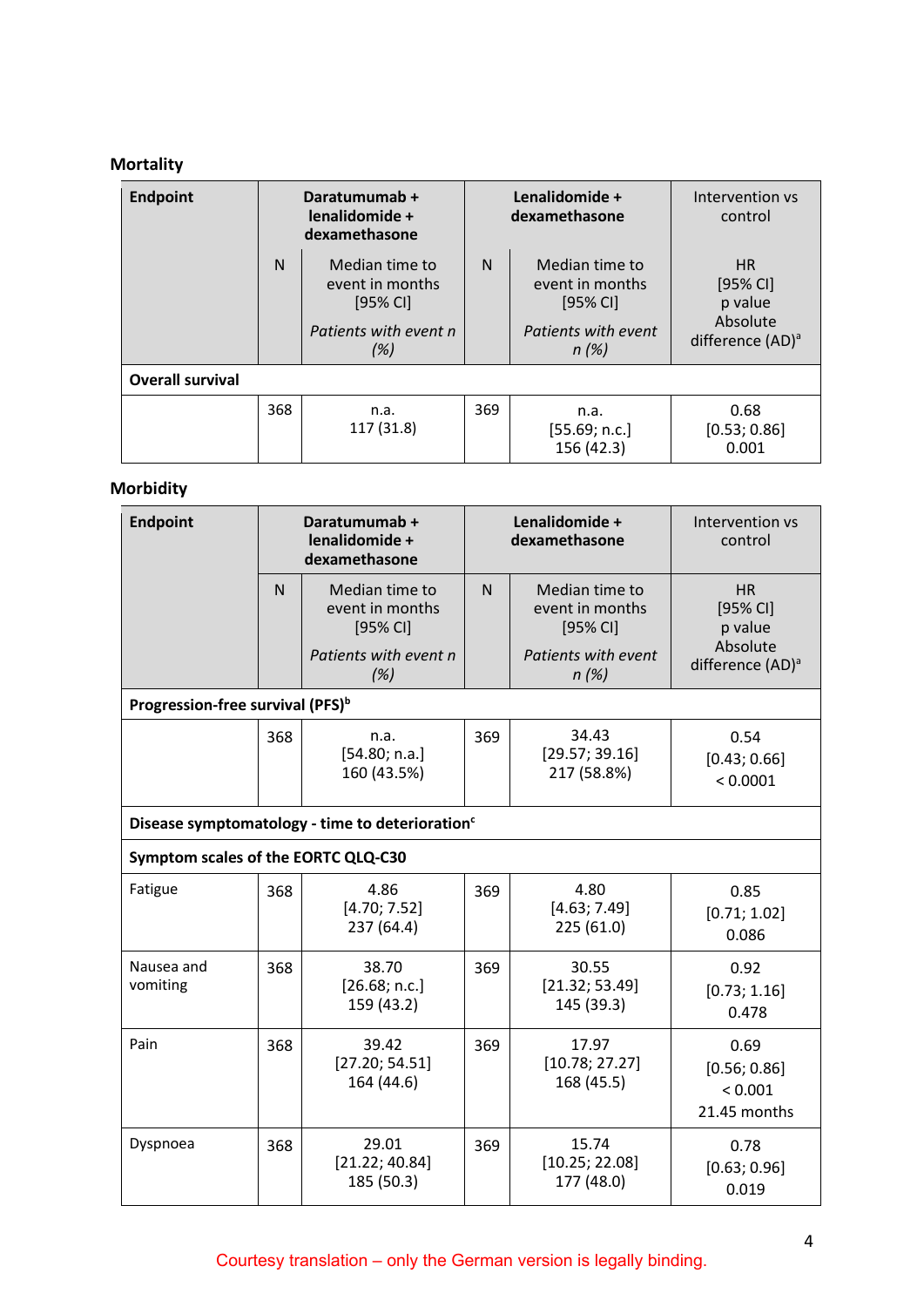| <b>Endpoint</b>                                |     | Daratumumab +<br>lenalidomide +<br>dexamethasone |                                             | Lenalidomide +<br>dexamethasone                 | Intervention vs<br>control               |
|------------------------------------------------|-----|--------------------------------------------------|---------------------------------------------|-------------------------------------------------|------------------------------------------|
|                                                | N   | Median time to<br>event in months<br>[95% CI]    | N                                           | Median time to<br>event in months<br>$[95%$ CI] | <b>HR</b><br>[95% CI]<br>p value         |
|                                                |     | Patients with event n<br>(%)                     |                                             | Patients with event<br>n(%)                     | Absolute<br>difference (AD) <sup>a</sup> |
|                                                |     |                                                  |                                             |                                                 | 13.27 months                             |
| Insomnia                                       | 368 | 16.92<br>[10.15; 29.18]<br>196 (53.3)            | 369                                         | 16.46<br>[10.19; 27.76]<br>171 (46.3)           | 0.94<br>[0.77; 1.16]<br>0.588            |
| Appetite loss                                  | 368 | 40.28<br>[27.66; n.c.]<br>162 (44.0)             | 369                                         | 26.02<br>[11.53; 32.26]<br>161 (43.6)           | 0.81<br>[0.65; 1.01]<br>0.056            |
| Constipation                                   | 368 | 21.68<br>[10.48; 33.77]<br>180 (48.9)            | 369                                         | 16.13<br>[7.72; 26.74]<br>173 (46.9)            | 0.84<br>[0.68; 1.04]<br>0.117            |
| Diarrhoea                                      | 368 | 15.70<br>[10.25; 16.33]<br>235 (63.9)            | 10.64<br>369<br>[9.96; 15.97]<br>211 (57.2) |                                                 | 0.95<br>[0.79; 1.15]<br>0.627            |
| <b>Health status</b>                           |     |                                                  |                                             |                                                 |                                          |
| EQ-5D VAS (time to deterioration) <sup>d</sup> |     |                                                  |                                             |                                                 |                                          |
| $\geq$ 7 points                                | 368 | 17.41<br>[10.15; 26.97]<br>198 (53.8)            | 369                                         | 10.28<br>[7.52; 17.02]<br>191 (51.8)            | 0.82<br>[0.67; 1.01]<br>0.062            |
| $\geq 10$ points                               | 368 | 22.60<br>[15.70; 33.54]<br>186 (50.5)            | 369                                         | 15.70<br>[9.27; 24.31]<br>178 (48.2)            | 0.84<br>[0.68; 1.03]<br>0.101            |
| $\geq$ 15 points                               | 368 | 53.26<br>[39.23; n.c.]<br>146 (39.7)             | 369                                         | 39.62<br>[30.09; 53.49]<br>127 (34.4)           | 0.92<br>[0.72; 1.17]<br>0.477            |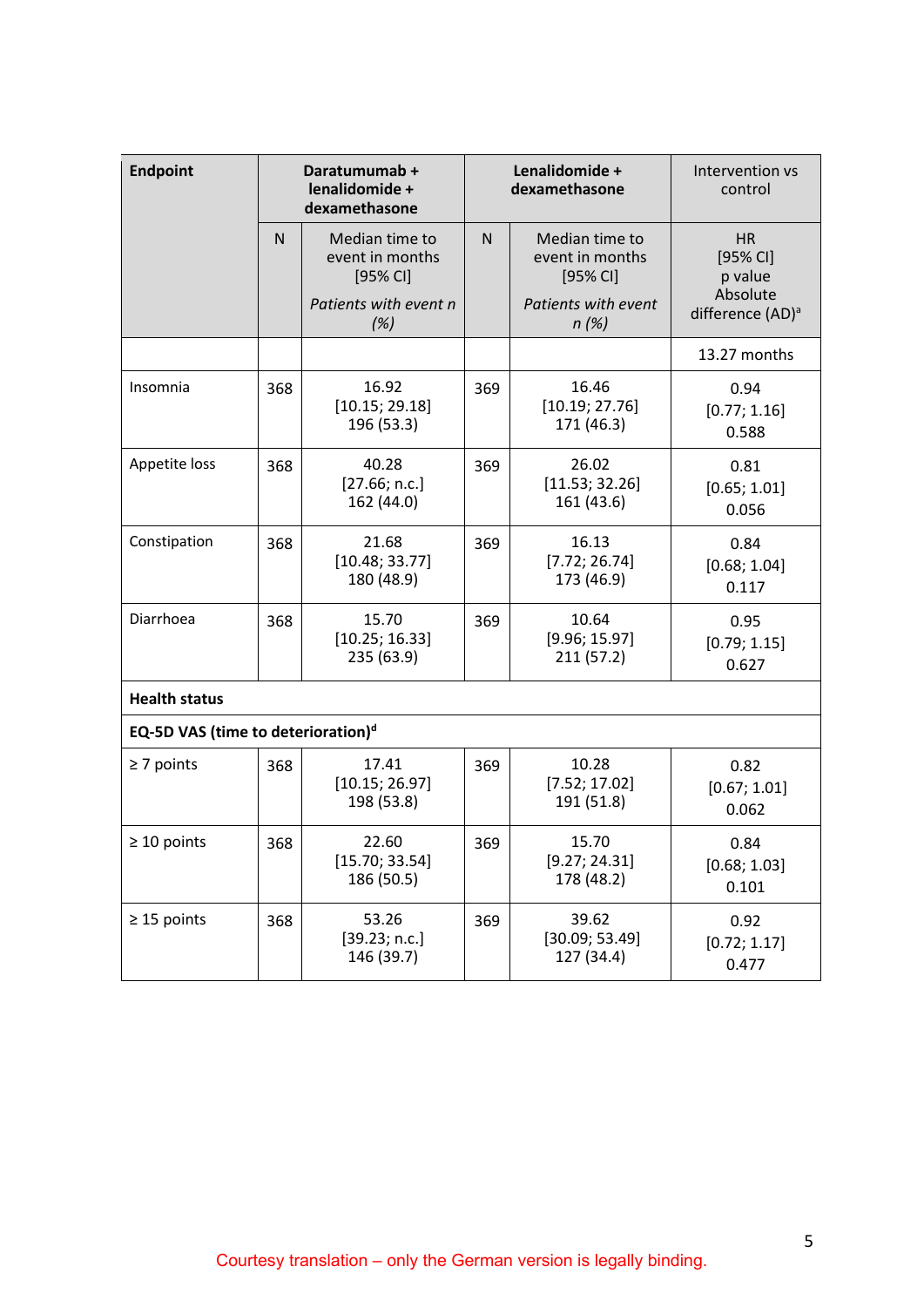# **Health-related quality of life**

| <b>Endpoint</b>          |     | Daratumumab +<br>lenalidomide +<br>dexamethasone                    |     | Lenalidomide +<br>Intervention vs<br>dexamethasone<br>control |                                               |
|--------------------------|-----|---------------------------------------------------------------------|-----|---------------------------------------------------------------|-----------------------------------------------|
|                          | N   | Median time to<br>event in months<br>$[95%$ CI]                     | N   | Median time to<br>event in months<br>$[95%$ CI]               | <b>HR</b><br>[95% CI]<br>p value              |
|                          |     | Patients with event n<br>(%)                                        |     | Patients with event<br>$n(\%)$                                | Absolute<br>difference (AD) <sup>a</sup>      |
|                          |     | Health-related quality of life - time to deterioration <sup>c</sup> |     |                                                               |                                               |
|                          |     | Global health status and functional scales of the EORTC QLQ-C30     |     |                                                               |                                               |
| Global health<br>status  | 368 | 26.78<br>[17.51; 39.79]<br>182 (49.5)                               | 369 | 21.26<br>[11.37; 28.68]<br>167 (45.3)                         | 0.87<br>[0.71; 1.08]<br>0.213                 |
| Physical<br>functioning  | 368 | 45.47<br>[27.76; n.c.]<br>162 (44.0)                                | 369 | 21.52<br>[12.75; 33.51]<br>165 (44.7)                         | 0.77<br>[0.62; 0.96]<br>0.022<br>23.95 months |
| Role functioning         | 368 | 10.22<br>[7.33; 18.17]<br>209 (56.8)                                | 369 | 10.19<br>[6.80; 15.70]<br>193 (52.3)                          | 0.92<br>[0.76; 1.12]<br>0.411                 |
| Emotional<br>functioning | 368 | 46.09<br>[32.59; n.c.]<br>156 (42.4)                                | 369 | 32.23<br>[16.53; 45.60]<br>144 (39.0)                         | 0.84<br>[0.67; 1.06]<br>0.146                 |
| Cognitive<br>functioning | 368 | 7.98<br>[7.42; 15.70]<br>237 (64.4)                                 | 369 | 10.15<br>[7.52; 11.56]<br>200 (54.2)                          | 0.95<br>[0.78; 1.14]<br>0.565                 |
| Social<br>functioning    | 368 | 10.68<br>[7.49; 21.19]<br>209 (56.8)                                | 369 | 7.52<br>[4.83; 10.41]<br>203 (55.0)                           | 0.82<br>[0.67; 0.99]<br>0.045<br>3.16 months  |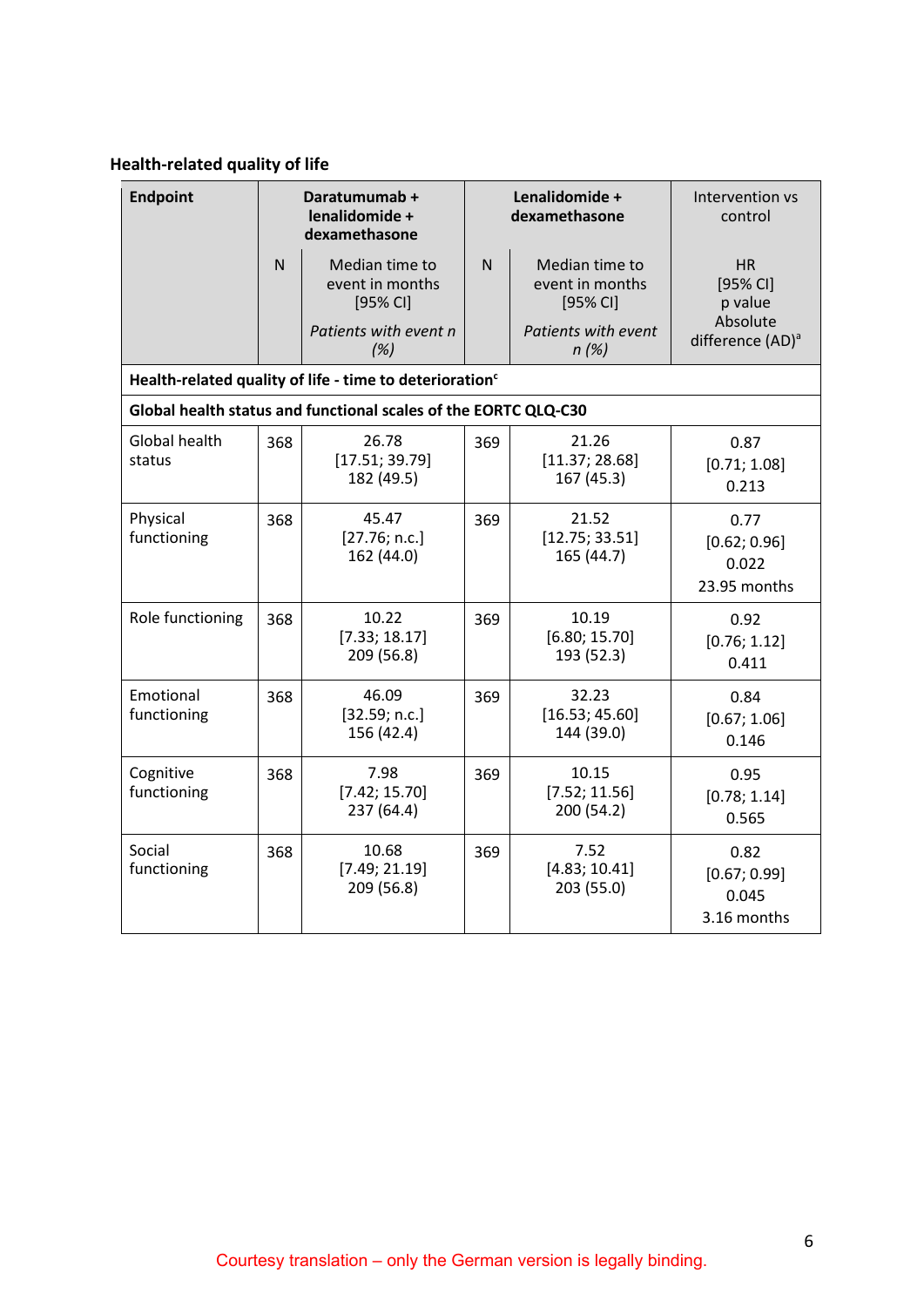# **Side effects**

| <b>Endpoint</b>                                                           |     | Daratumumab +<br>lenalidomide +<br>dexamethasone |                                             | Lenalidomide +<br>dexamethasone                 | Intervention vs<br>control                      |
|---------------------------------------------------------------------------|-----|--------------------------------------------------|---------------------------------------------|-------------------------------------------------|-------------------------------------------------|
|                                                                           | N   | Median time to<br>event in months<br>$[95%$ CI]  | N                                           | Median time to<br>event in months<br>$[95%$ CI] | HR<br>[95% CI]<br>p value                       |
|                                                                           |     | Patients with event n<br>(%)                     |                                             | Patients with event<br>$n(\%)$                  | Absolute<br>difference (AD) <sup>a</sup>        |
|                                                                           |     | Adverse events (AEs) (presented additionally)    |                                             |                                                 |                                                 |
|                                                                           | 364 | 0.03<br>[n.c.]<br>364 (100)                      | 365                                         | 0.20<br>[0.13; 0.26]<br>363 (99.5)              |                                                 |
| Serious adverse events (SAE)                                              |     |                                                  |                                             |                                                 |                                                 |
|                                                                           | 364 | 12.85<br>[7.56; 16.46]<br>281 (77.2)             | 365                                         | 9.82<br>[7.62; 12.71]<br>257 (70.4)             | 0.93<br>[0.79; 1.11]<br>0.434                   |
| Severe adverse events (CTCAE grade $\geq$ 3)                              |     |                                                  |                                             |                                                 |                                                 |
|                                                                           | 364 | 0.72<br>[0.69; 1.08]<br>350 (96.2)               | 365<br>1.91<br>[1.64; 2.86]<br>324 (88.8)   |                                                 | 1.37<br>[1.17; 1.60]<br>< 0.001<br>1.19 months  |
| Discontinuation due to AEs <sup>e</sup>                                   |     |                                                  |                                             |                                                 |                                                 |
|                                                                           | 364 | 40.44<br>[32.46; 48.16]<br>176 (48.4)            | 48.10<br>365<br>[37.88; n.c.]<br>131 (35.9) |                                                 | 1.18<br>[0.94; 1.48]<br>0.162                   |
| <b>Specific adverse events</b>                                            |     |                                                  |                                             |                                                 |                                                 |
| Reaction in<br>connection with<br>an infusion                             |     |                                                  |                                             | Evaluation unsuitable <sup>f</sup>              |                                                 |
| Chills (PT, AE)                                                           | 364 | n.a.<br>49 (13.5)                                | 365                                         | n.a.<br>6(1.6)                                  | 8.07<br>[3.46; 18.86]<br>< 0.001                |
| Respiratory,<br>thoracic and<br>mediastinal<br>disorders (SOC,<br>$AE)^g$ | 364 | 4.63<br>[2.79; 7.29]<br>267 (73.4)               | 365                                         | 19.38<br>[12.71; 31.31]<br>179 (49.0)           | 1.82<br>[1.50; 2.20]<br>< 0.001<br>14.75 months |
| Infections and<br>infestations<br>(SOC, SAE)                              | 364 | n.a.<br>[45.60; n.c.]<br>149 (40.9)              | 365                                         | n.a.<br>98 (26.8)                               | 1.32<br>[1.02; 1.71]<br>0.036                   |
| Neutropoenia<br>(PT, severe AE)                                           | 364 | 23.75<br>[12.95; 39.49]<br>197 (54.1)            | 365                                         | n.a.<br>[40.41; n.c.]<br>135 (37.0)             | 1.60<br>[1.28; 1.99]<br>< 0.001                 |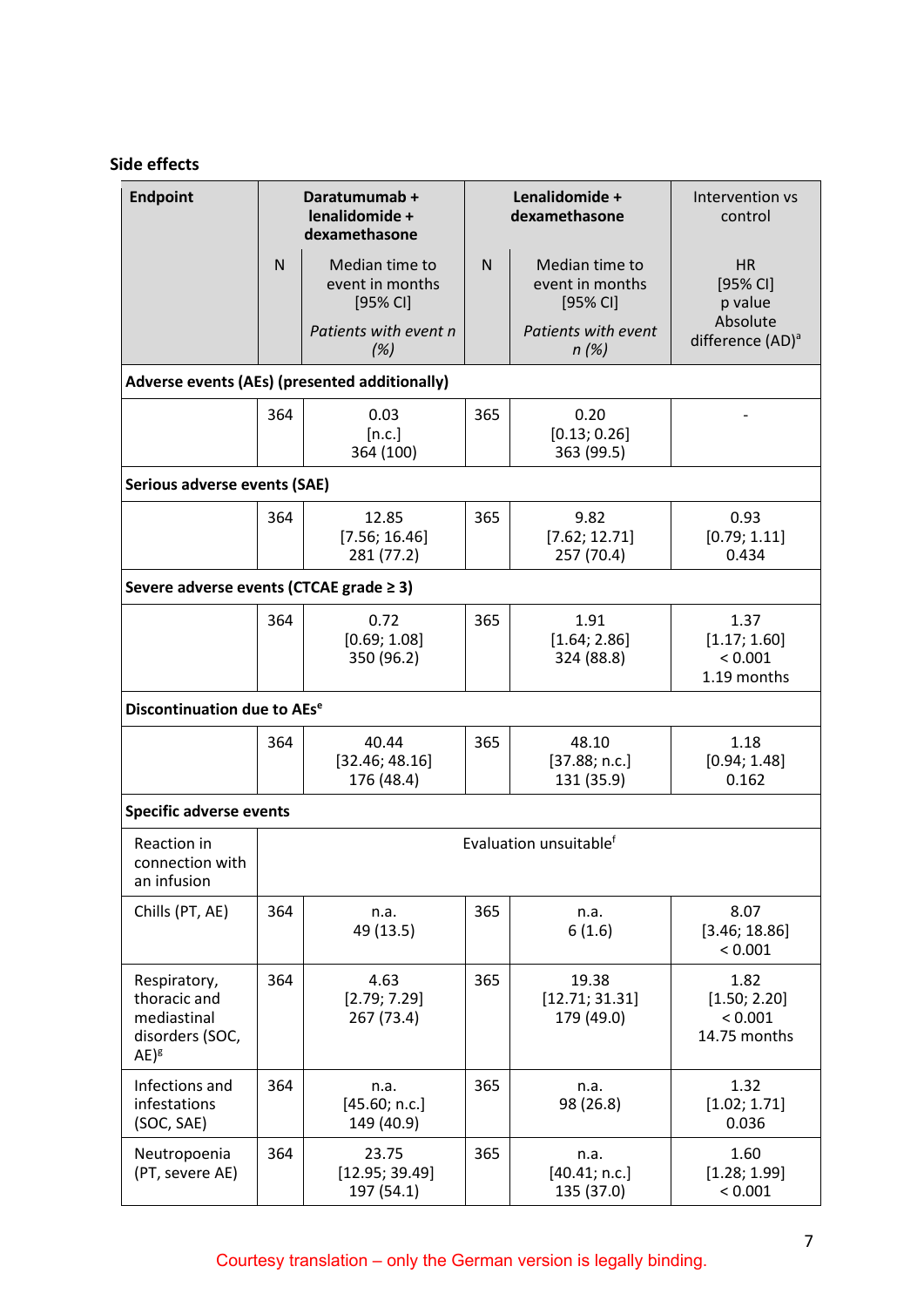| <b>Endpoint</b>                                                  | Daratumumab +<br>lenalidomide +<br>dexamethasone |                                                                                 |     | Lenalidomide +<br>dexamethasone                                                   | Intervention vs<br>control                                               |
|------------------------------------------------------------------|--------------------------------------------------|---------------------------------------------------------------------------------|-----|-----------------------------------------------------------------------------------|--------------------------------------------------------------------------|
|                                                                  | N                                                | Median time to<br>event in months<br>$[95%$ CI]<br>Patients with event n<br>(%) | N   | Median time to<br>event in months<br>$[95%$ CI]<br>Patients with event<br>$n$ (%) | HR.<br>$[95%$ CI]<br>p value<br>Absolute<br>difference (AD) <sup>a</sup> |
| Anaemia (PT,<br>severe AE)                                       | 364                                              | n.a.<br>61(16.8)                                                                | 365 | n.a.<br>79 (21.6)                                                                 | 0.61<br>[0.43; 0.85]<br>0.004                                            |
| Skin and<br>subcutaneous<br>tissue disorders<br>(SOC, severe AE) | 364                                              | n.a.<br>20(5.5)                                                                 | 365 | n.a.<br>35(9.6)                                                                   | 0.51<br>[0.29; 0.88]<br>0.016                                            |

<sup>a</sup> Indication of absolute difference (AD) only in case of statistically significant difference; own calculation. <sup>b</sup> Data from: Dossier on daratumumab Module 4A dated 30.09.2021

 $c$  Time to first deterioration defined as increase (symptomatology) or decrease (health-related quality of life) in score by ≥ 10 points compared to the start of the study (scale range 0 to 100) and including death due to disease progression.

<sup>d</sup> Time to first deterioration defined as decrease in score by ≥ 7, ≥ 10 or ≥ 15 points compared to the start of the study (scale range 0 to 100) and including death due to disease progression.

<sup>e</sup> Operationalised as discontinuation of at least 1 active ingredient component

<sup>f</sup> The evaluation submitted by the pharmaceutical company is not suitable, but the events underlying the endpoint are additionally recorded via the specific AEs.

<sup>g</sup> Included therein are the PTs cough, dyspnoea, oropharyngeal pain, rhinorrhoea, wheezing, pharyngeal irritation and bronchospasm, among others

Abbreviations used:

AD = absolute difference; CTCAE = Common Terminology Criteria for Adverse Events; EORTC QLQ-C30 = European Organisation for Research and Treatment of Cancer Quality of Life Questionnaire Core 30; EQ-5D VAS = visual analogue scale of the European Quality of Life - 5 Dimensions; HR = hazard ratio; CI = confidence interval;  $N =$  number of patients evaluated;  $n =$  number of patients with (at least one) event; n.c. = not calculable; n.a. = not achieved; PT = preferred term; SOC = system organ class; VAS = visual analogue scale; vs = versus

## **2. Number of patients or demarcation of patient groups eligible for treatment**

## Adults with newly diagnosed multiple myeloma who are ineligible for autologous stem cell transplant

approx. 3,470 – 3,670 patients

## **3. Requirements for a quality-assured application**

The requirements in the product information are to be taken into account. The European Medicines Agency (EMA) provides the contents of the product information (summary of product characteristics, SmPC) for Darzalex (active ingredient: daratumumab) at the following publicly accessible link (last access: 4 January 2022):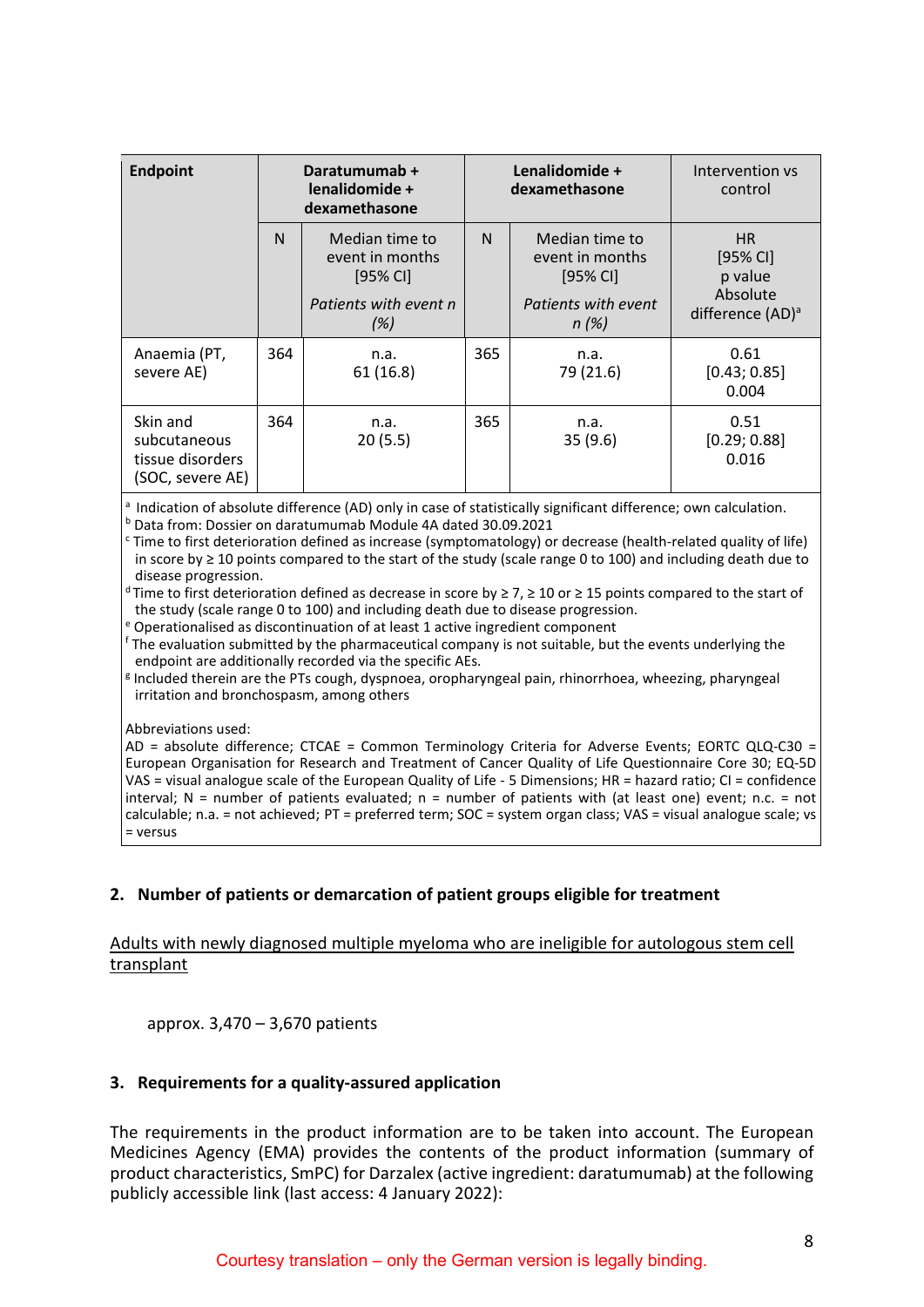[https://www.ema.europa.eu/en/documents/product-information/darzalex-epar-product](https://www.ema.europa.eu/en/documents/product-information/darzalex-epar-product-information_en.pdf)[information\\_en.pdf](https://www.ema.europa.eu/en/documents/product-information/darzalex-epar-product-information_en.pdf)

Treatment with daratumumab should only be initiated and monitored by specialists in internal medicine, haematology and oncology experienced in the treatment of patients with multiple myeloma.

In accordance with the European Medicines Agency (EMA) requirements regarding additional risk minimisation measures, the pharmaceutical company must provide training material and a patient identification card. The training material for medical professionals and blood banks contains instructions on how to manage the risk of daratumumab interfering with blood typing (indirect antihuman globulin test or indirect Coombs test). Interference with blood typing induced by daratumumab may persist for up to 6 months after the last infusion of the medicinal product; therefore, medical professionals should advise patients to carry their patient identification card with them for up to 6 months after the end of the treatment.

## **4. Treatment costs**

#### **Annual treatment costs:**

Adults with newly diagnosed multiple myeloma who are ineligible for autologous stem cell transplant

| Designation of the therapy                                             | Annual treatment costs/ patient |  |  |  |
|------------------------------------------------------------------------|---------------------------------|--|--|--|
| Medicinal product to be assessed:                                      |                                 |  |  |  |
| Daratumumab                                                            | € 133,585.38                    |  |  |  |
| + lenalidomide                                                         | €46,454.98                      |  |  |  |
| + dexamethasone                                                        | € 186.23                        |  |  |  |
| Total:                                                                 | € 180,226.59                    |  |  |  |
| Additionally required SHI costs                                        | € 333.38 - € 334.05             |  |  |  |
| Appropriate comparator therapy:                                        |                                 |  |  |  |
| Daratumumab in combination with bortezomib, melphalan and prednisolone |                                 |  |  |  |
| Daratumumab                                                            | € 123,711.68                    |  |  |  |
| Bortezomib                                                             | € 37,653.55                     |  |  |  |
| Melphalan                                                              | € 313.39                        |  |  |  |
| Prednisone                                                             | €71.28                          |  |  |  |
| Total:                                                                 | € 161,749.90                    |  |  |  |
| Additionally required SHI costs                                        | € 293.09 - € 293.72             |  |  |  |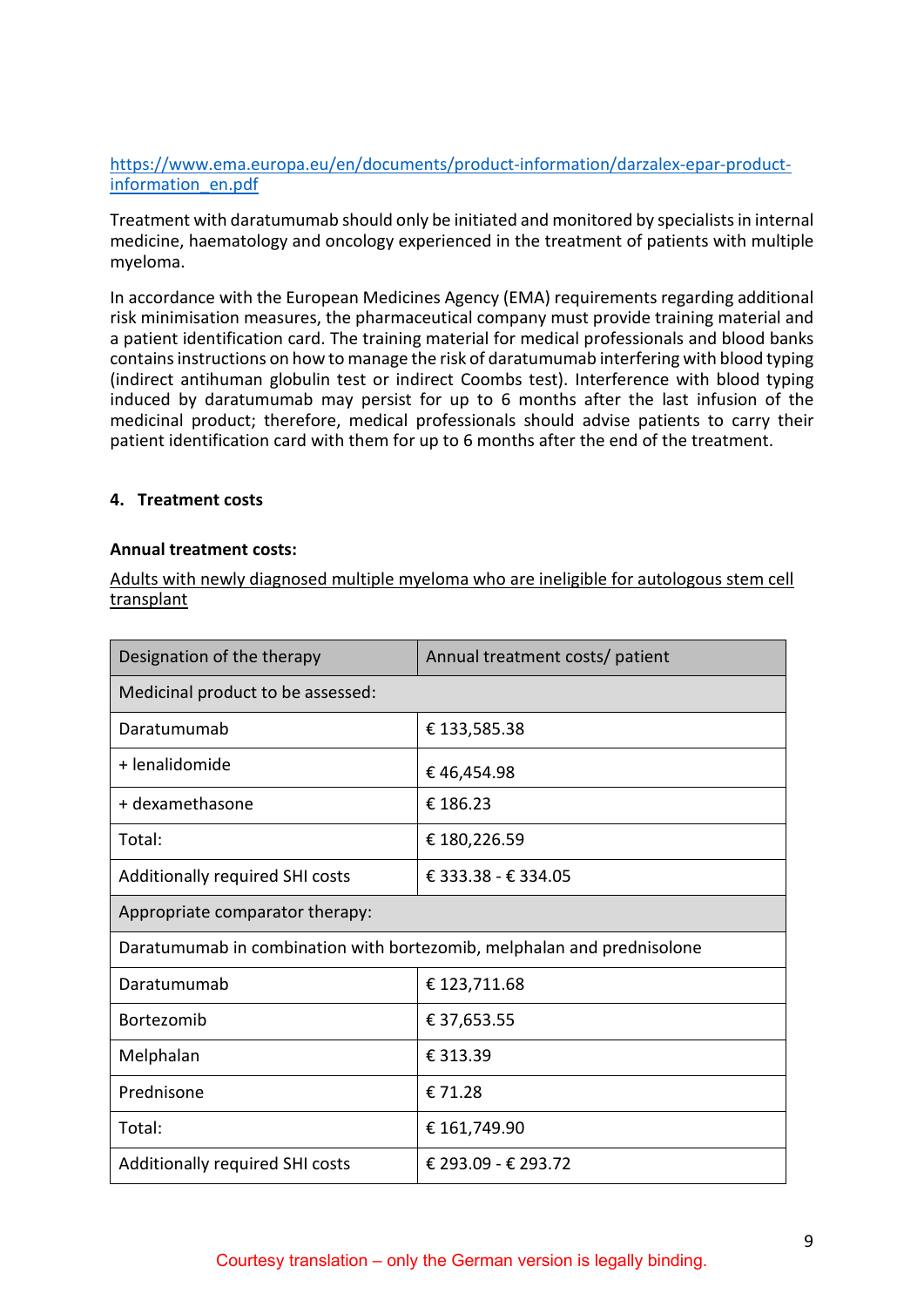| Designation of the therapy                                        | Annual treatment costs/ patient |
|-------------------------------------------------------------------|---------------------------------|
| Bortezomib in combination with melphalan and prednisone           |                                 |
| Bortezomib                                                        | €49,426.37                      |
| Melphalan                                                         | € 313.39                        |
| Prednisone                                                        | €95.04                          |
| Total:                                                            | €49,834.79                      |
| Bortezomib in combination with lenalidomide and dexamethasone     |                                 |
| Induction                                                         |                                 |
| Bortezomib                                                        | € 31,134.72                     |
| Lenalidomide                                                      | €19,058.45                      |
| Dexamethasone                                                     | € 153.68                        |
| Follow-up treatment                                               |                                 |
| Lenalidomide                                                      | € 25,014.22                     |
| Dexamethasone                                                     | € 104.29                        |
| Total:                                                            | €75,465.36                      |
| Additionally required SHI costs                                   | € 106.40                        |
| Thalidomide in combination with melphalan and prednisone          |                                 |
| Thalidomide                                                       | € 25,324.74                     |
| Melphalan                                                         | € 348.21                        |
| Prednisone                                                        | €128.95                         |
| Total:                                                            | € 25,801.91                     |
| Lenalidomide in combination with dexamethasone                    |                                 |
| Lenalidomide                                                      | €46,454.98                      |
| Dexamethasone                                                     | €195.13                         |
| Total:                                                            | €46,650.11                      |
| Additionally required SHI costs                                   | € 106.40                        |
| Bortezomib in combination with cyclophosphamide and dexamethasone |                                 |
| Bortezomib                                                        | € 67,718.02                     |
| Cyclophosphamide                                                  | € 1,144.40                      |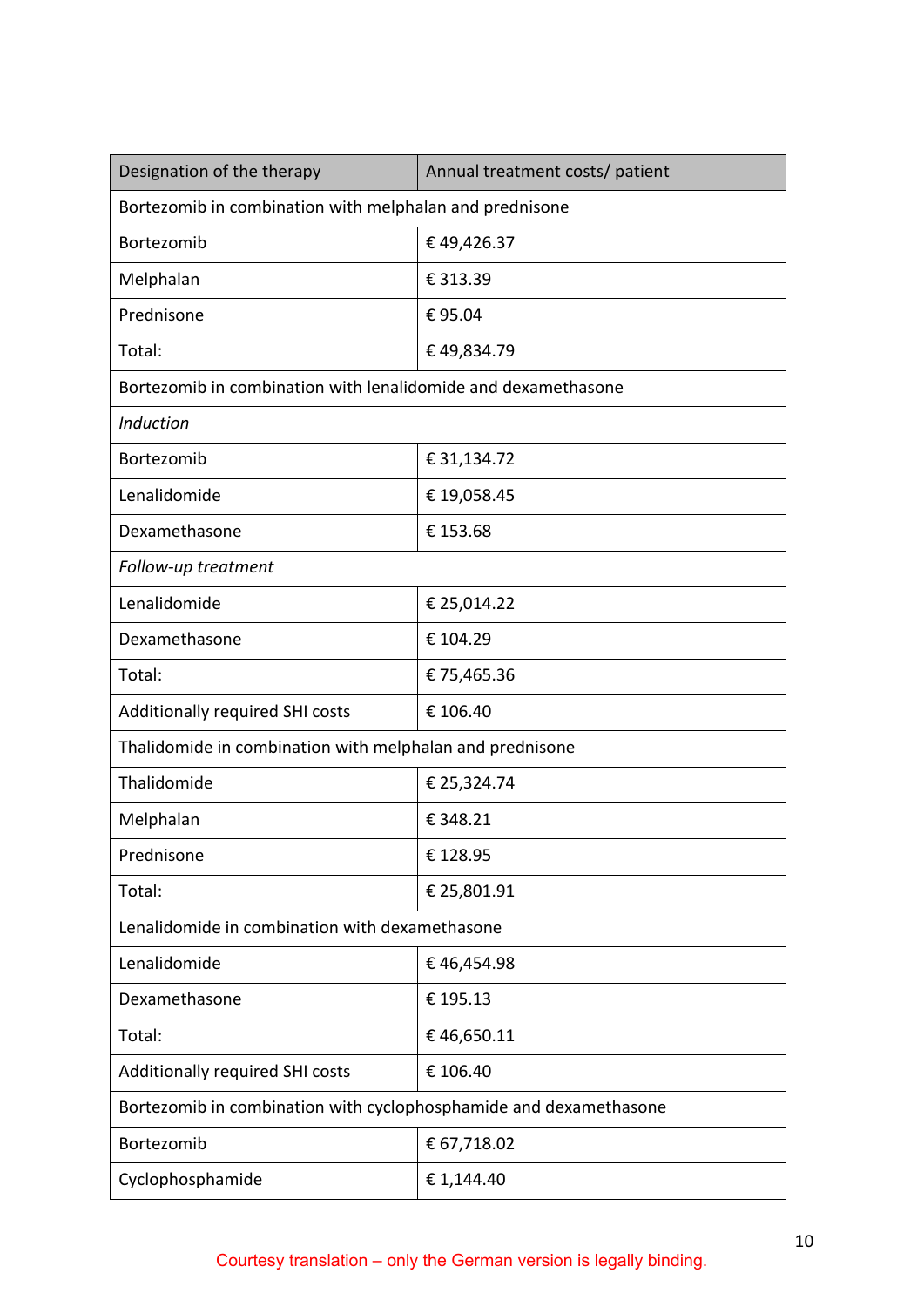| Designation of the therapy | Annual treatment costs/ patient |
|----------------------------|---------------------------------|
| Dexamethasone              | € 518.46                        |
| ' Total:                   | € 69,380.88                     |

Costs after deduction of statutory rebates (LAUER-TAXE® as last revised: 1 March 2022)

## Other SHI services:

| Designation<br>of the therapy                                                        | Type of service                                                                                                                                                                                                                           | Costs/<br>unit | Number/<br>cycle   | Number/<br>patient/year | Costs/<br>patient/<br>year |
|--------------------------------------------------------------------------------------|-------------------------------------------------------------------------------------------------------------------------------------------------------------------------------------------------------------------------------------------|----------------|--------------------|-------------------------|----------------------------|
| Medicinal product to be assessed                                                     |                                                                                                                                                                                                                                           |                |                    |                         |                            |
| Daratumumab (in<br>combination with<br>lenalidomide and<br>dexamethasone)            | Daratumumab:<br>Surcharge for the<br>preparation of a<br>parenteral solution<br>containing<br>monoclonal<br>antibodies                                                                                                                    | € 71           | $\mathbf{1}$       | 23                      | € 1,633.00                 |
| Appropriate comparator therapy                                                       |                                                                                                                                                                                                                                           |                |                    |                         |                            |
| Daratumumab (in<br>combination with<br>bortezomib,<br>melphalan and<br>prednisolone) | Bortezomib:<br>Surcharge for<br>production of a<br>parenteral<br>preparation<br>containing<br>cytostatic agents<br>Daratumumab:<br>Surcharge for the<br>preparation of a<br>parenteral solution<br>containing<br>monoclonal<br>antibodies | € 81<br>€ 71   | $4 - 8$<br>$2 - 6$ | 38.7<br>21.3            | € 3,134.70<br>€1,512.30    |
| Bortezomib (in<br>combination with<br>melphalan and<br>prednisone)                   | Bortezomib:<br>Surcharge for<br>production of a<br>parenteral<br>preparation<br>containing<br>cytostatic agents                                                                                                                           | € 81           | $4 - 8$            | 50.8                    | €4,114.80                  |